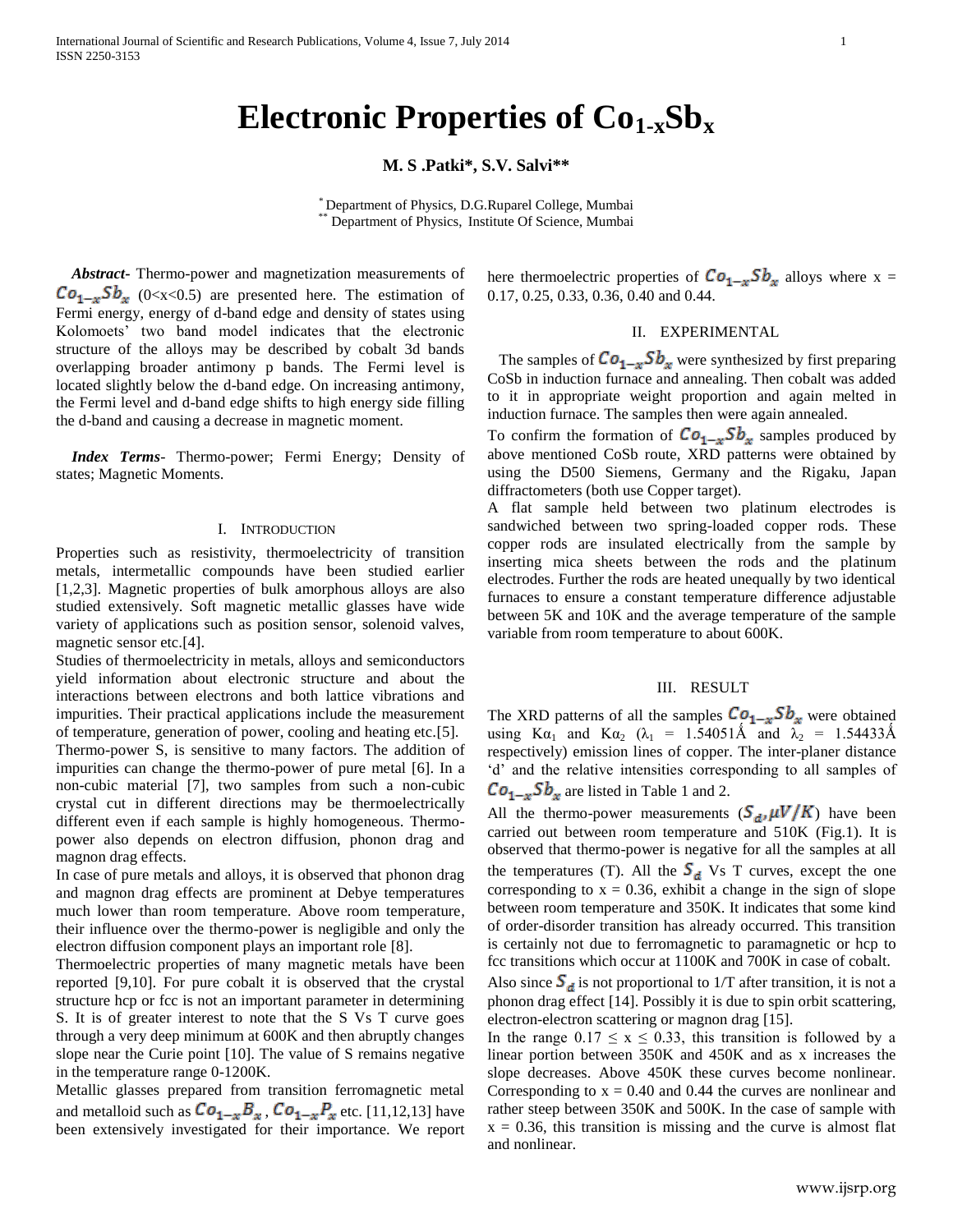**Table 1: Miller Indices (hkl), Intensities (I/I0) and Interplanar distances (d) (observed and calculated) corresponding**  to system  $Co_{1-x}Sb_x$  (x = 0.17, 0.20, 0.25, 0.33).

|     | $X = 0.17$  |                 |             | $X = 0.20$ |                 |             | $X = 0.25$ |                                 |             | $X = 0.33$ |             |             |
|-----|-------------|-----------------|-------------|------------|-----------------|-------------|------------|---------------------------------|-------------|------------|-------------|-------------|
| hkl | $\rm M_{0}$ | dobs            | dcal        | $\rm{M}_0$ | dobs            | dcal        | $I/I_0$    |                                 | dobs Deal   | $I/I_0$    | dobs        | dcal        |
| 101 |             | 100 2.816 2.816 |             |            | 100 2.842 2.841 |             |            | 100 2.839 2.839 100 2.879 2.879 |             |            |             |             |
| 002 | 91          | 2.041           | 2.036       | 19         | 2.598 2.595     |             |            |                                 |             | 11         | 2.611 2.624 |             |
| 102 | 81          |                 | 1.949 1.949 | 49         | 2.061           | 2.061       | 79         | 2.061                           | 2.056       | 60         | 2.077 2.087 |             |
| 110 |             |                 |             | 43         | 1.961           | 1.961       | 63         |                                 | 1.962 1.963 | 40         |             | 1.988 1.988 |
| 201 |             |                 |             | 14         |                 | 1.617 1.614 |            |                                 |             | 12         |             | 1.635 1.636 |
| 112 |             |                 |             |            |                 |             |            |                                 |             | 7          |             | 1.580 1.585 |
| 103 |             |                 |             | 16         |                 | 1.539 1.542 | 40         |                                 | 1.539 1.536 | 13         |             | 1.548 1.560 |
| 202 |             |                 |             | 15         | 1.422           | 1.421       | 34         | 1.461                           | 1.419       | 11         |             | 1.434 1.439 |
| 113 |             |                 |             |            |                 |             | 35         |                                 | 1.295 1.294 |            |             |             |
| 210 |             |                 |             |            |                 |             |            |                                 |             |            |             |             |
| 211 |             |                 |             |            |                 |             | 38         | 1.248                           | 1.246       | 9          | 1.261       | 1.263       |
| 104 |             |                 |             |            |                 |             |            |                                 |             | 5          | 1.221       | 1.219       |

**Table 2: Miller Indices (hkl), Intensities (I/I0) and Interplanar distances (d)(observed and calculated) corresponding to system**  $Co_{1-x}Sb_x$   $(x = 0.36, 0.40, 0.44)$ .

|     | $X = 0.36$ |       |       |         | $X = 0.40$ |       | $X = 0.44$ |       |       |  |
|-----|------------|-------|-------|---------|------------|-------|------------|-------|-------|--|
| hkl | $I/I_0$    | dobs  | dcal  | $I/I_0$ | dobs       | Dcal  | $I/I_0$    | dobs  | Dcal  |  |
| 101 | 100        | 2.847 | 2.847 | 100     | 2.852      | 2.852 | <b>100</b> | 2.855 | 2.854 |  |
| 002 | 8          | 2.598 | 2.601 | 5       | 2.602      | 2.607 | 8          | 2.602 | 2.606 |  |
| 102 | 65         | 2.062 | 2.066 | 52      | 2.066      | 2.070 | 64         | 2.068 | 2.071 |  |
| 110 | 52         | 1.964 | 1.964 | 46      | 1.967      | 1.967 | 45         | 1.969 | 1.969 |  |
| 201 | 17         | 1.617 | 1.617 | 19      | 1.618      | 1.618 | 17         | 1.620 | 1.621 |  |
| 112 | 11         | 1.566 | 1.567 | 7       | 1.567      | 1.567 | 10         | 1.568 | 1.571 |  |
| 103 | 18         | 1.541 | 1.544 | 17      | 1.543      | 1.543 | 18         | 1.544 | 1.548 |  |
| 202 | 16         | 1.421 | 1.423 | 17      | 1.423      | 1.423 | 13         | 1.425 | 1.427 |  |
| 113 |            |       |       | 20      | 1.296      | 1.296 | 5          | 1.297 | 1.303 |  |
| 210 |            |       |       | 8       | 1.293      | 1.293 | ۰          | ٠     | ٠     |  |
| 211 |            |       |       | 13      | 1.248      | 1.248 | 13         | 1.249 | 1.251 |  |
| 104 |            |       |       | 10      | 1.213      | 1.213 | 7          | 1.215 | 1.217 |  |

The magnetic measurements of these samples between room temperature and 600K indicate constant magnetic moments. Hence magnetic moments computed at room temperature are listed in Table 3 to facilitate the comparison. It is observed that except for  $x = 0.20$  the magnetic moment decreases linearly as  $x = 0.20$ increases (Fig. 2).

## I. DISCUSSION

 The electronic structure of transition metals, particularly Fe, Co and Ni is determined by the electronic population of overlapping 4s and 3d bands. Further, the Fermi level in these metals is near, yet below the top of the density of states curve for the d band. Therefore, the electronic structure of Co-Sb alloys may be described in terms of 4s and 3d bands, the overlapping of which is influenced by a broader antimony p band. The Fermi

level in these alloys should lie near the top of d band as in cobalt and CoSb [16]. On the basis of band theory, the negative sign of the thermo-power as observed by us indicates the presence of holes i.e. more than half filled band [17]. Further the magnetic moments in all our samples are less than that in cobalt. This too implies that the d band is almost full is applicable here.



**Figure 1: Thermopower S<sub>d</sub>** ( $\mu$ V/K) Vs absolute temperature **T** (K) corresponding to  $Co_{1-x}Sb_x$ .

**a) x = 0.36, b) x = 0.33, c) x = 0.17, d) x = 0.20, e**)  $x = 0.25$ , **f**)  $x = 0.44$ , **g**)  $x = 0.40$ .

**Table 3:Magnetic moment, Fermi Energy, Top of the d-band**  and Density of states corresponding to  $Co_{1-x}Sb_x$ .

|  |      |                 |                 | $\sim$      |                    |  |
|--|------|-----------------|-----------------|-------------|--------------------|--|
|  | X    | $E_F(eV)$       | $E_d(eV)$       | $N_d(E_F)$  | Magnetic           |  |
|  |      | $(\pm 0.02$ eV) | $(\pm 0.02$ eV) | (states/eV  | moment             |  |
|  |      |                 |                 | unit cell   | $(\mu_B)$          |  |
|  |      |                 |                 | at $400K$ ) | $(\pm 0.05 \mu_B)$ |  |
|  | 0.17 | 1.06            | 1.11            | 1140        | 1.25               |  |
|  | 0.20 | 1.08            | 1.13            | 1150        | 1.35               |  |
|  | 0.25 | 1.10            | 1.15            | 1130        | 1.05               |  |
|  | 0.33 | 1.12            | 1.17            | 1170        | 0.70               |  |
|  | 0.36 | 1.14            | 1.18            | 930         | 0.50               |  |
|  | 0.40 | 1.16            | 1.19            | 1880        | 0.45               |  |
|  | 0.44 | 1.18            | 1.21            | 1800        | 0.15               |  |

If the thermo-power is free from all transitional effects then the electron diffusion thermo-power  $S_d$  at temperature T using a two band model is given by [5,15].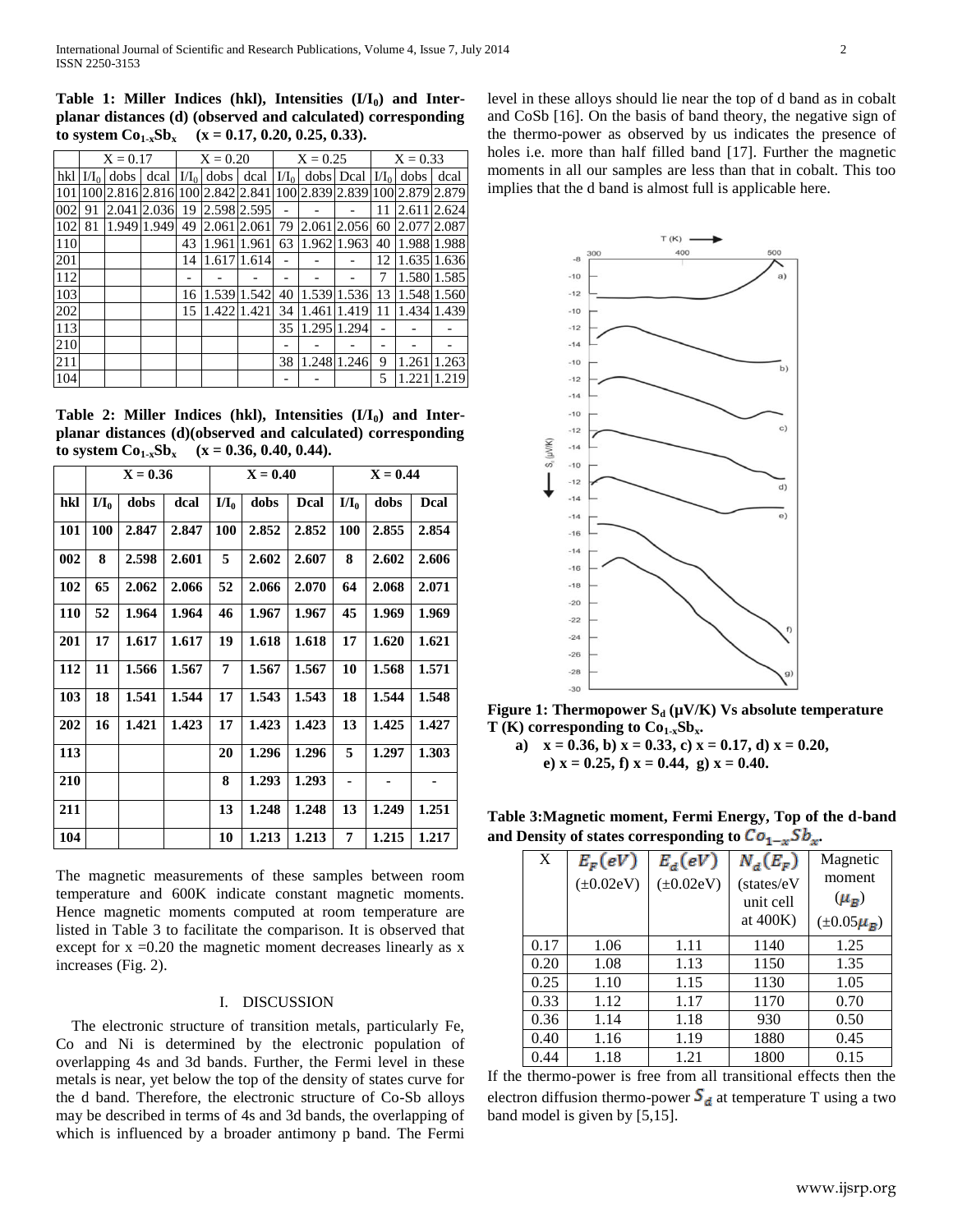

**Figure 2: Magnetic Moment**  $\mu_B$ **Vs x in**  $Co_{1-x}Sb_x$ 

$$
S_d = -\frac{\pi^2 K^2 T}{3|e|} \left[ \frac{3}{2E_F} - \frac{1}{N_d(E)} \cdot \frac{dN_d(E)}{dE} \right] \, dt \, E = E_F \quad ...(1)
$$
\nWhere  $E_{\text{max}} = E_{\text{max}}$  and  $N_s(E) = \text{density of states of } d$ .

Where  $E_F$  = Fermi energy,  $N_d(E)$  = density electrons at energy E.

If the  $N_d(E)$  Vs E curve has a minimum or maximum or if  $N_d(E)$  is independent of E in the vicinity of the Fermi energy then

we get

$$
\frac{1}{N_d(E)} \cdot \frac{aN_d(E)}{dE} \ll \frac{3}{2E_F}
$$

$$
E_F = -\frac{\pi^2 K^2 T}{2S_d |e|}
$$
  
i.e. 
$$
S_d = \frac{-\pi^2 K^2}{2|e|E_F} T
$$

Since Fermi energy in metals and alloys is weakly dependent on temperature, a plot of  $S_d$  Vs T should be a straight line passing through origin. If the initial nonlinear transitional portion of the curve is ignored then the linear portion in the temperature range  $350K \leq T \leq 450K$  is indeed a straight line which passes through origin after extrapolation in cases where  $(0.17 \le x \le 0.33)$ . The Fermi energies computed from the slope are listed in Table 3. They are of the same order as reported for 3d metals [18,19,20] and are observed to increase as the content of antimony is increased. This is indicative of continuous filling of d bands. Also the decreasing magnetic moment (except for  $x = 0.20$ ) indicates the continuous filling of d band as the content of antimony increases. The exception for  $x=0.20$  may be due to the increase in the difference between spin up and spin down densities of states near Fermi energy.

For  $x > 0.36$ , the linear portions of  $S_d$  Vs T curves do not pass through the origin when extrapolated. This means

$$
\frac{1}{N_d(E)}\cdot\frac{dN_d(E)}{dE}
$$

is large and temperature dependent. This would happen where  $N_d(E_F)$  changes rapidly even for small changes in Fermi energy. Hence it is difficult to compute directly the Fermi energies corresponding to these samples. However a linear relationship is observed between Fermi energies and x (Fig.3) corresponding to  $0.17 \le x \le 0.33$ . Hence extrapolating this line the Fermi energies corresponding to  $0.36 \le x \le 0.44$  are estimated. These values are also indicated in Table 3. These Fermi energies are substituted in equation (1) and the densities of states are calculated at 400K and are also reproduced in Table 3. It is observed that  $N_d$  is nearly constant in  $0.17 \le x \le 0.36$  and rises rapidly for  $x = 0.40$  and  $x = 0.44$  (Fig.4)



**Figure 3: Fermi Energy**  $E_F$  **Vs x in**  $Co_{1-x}Sb_x$ 



**Figure 4: Density Of States of**  $Co_{1-x}Sb_x$  **near Fermi Energy** 

The gross features of the density corresponding to similar alloys of 3d metals are of same order [19,21]. Our densities of states at different Fermi energies are near the top of the d band. They are compared with the density of states curve for CoAs [22] near top of the d band. It is interesting to note that in both the cases  $N_d$ rises sharply.

It is possible to calculate  $E_d$  using  $S_d$  Vs  $\gamma$  curve [20] where  $E_d$ is d band edge closest to Fermi level and  $\gamma = (E_d - E_F)/kT$ . Values of  $E_d$  calculated in this manner are reproduced in Table 3. It is observed that  $E_d > E_F$  and  $E_d$  increases with the contents of antimony. However  $(E_d - E_F)$  decreases with increasing Sb content indicating filling of d band and reduction in magnetic moment. This observation is consistent with magnetic measurements.

#### II. CONCLUSION

The increasing antimony in Co-Sb alloys shifts the Fermi level  $(E_F)$  and d band edge  $(E_d)$  to high energy side where  $E_d > E_F$ . However  $(E_d - E_F)$  decreases with increasing Sb content. This causes a rapid decrease in magnetic moment and